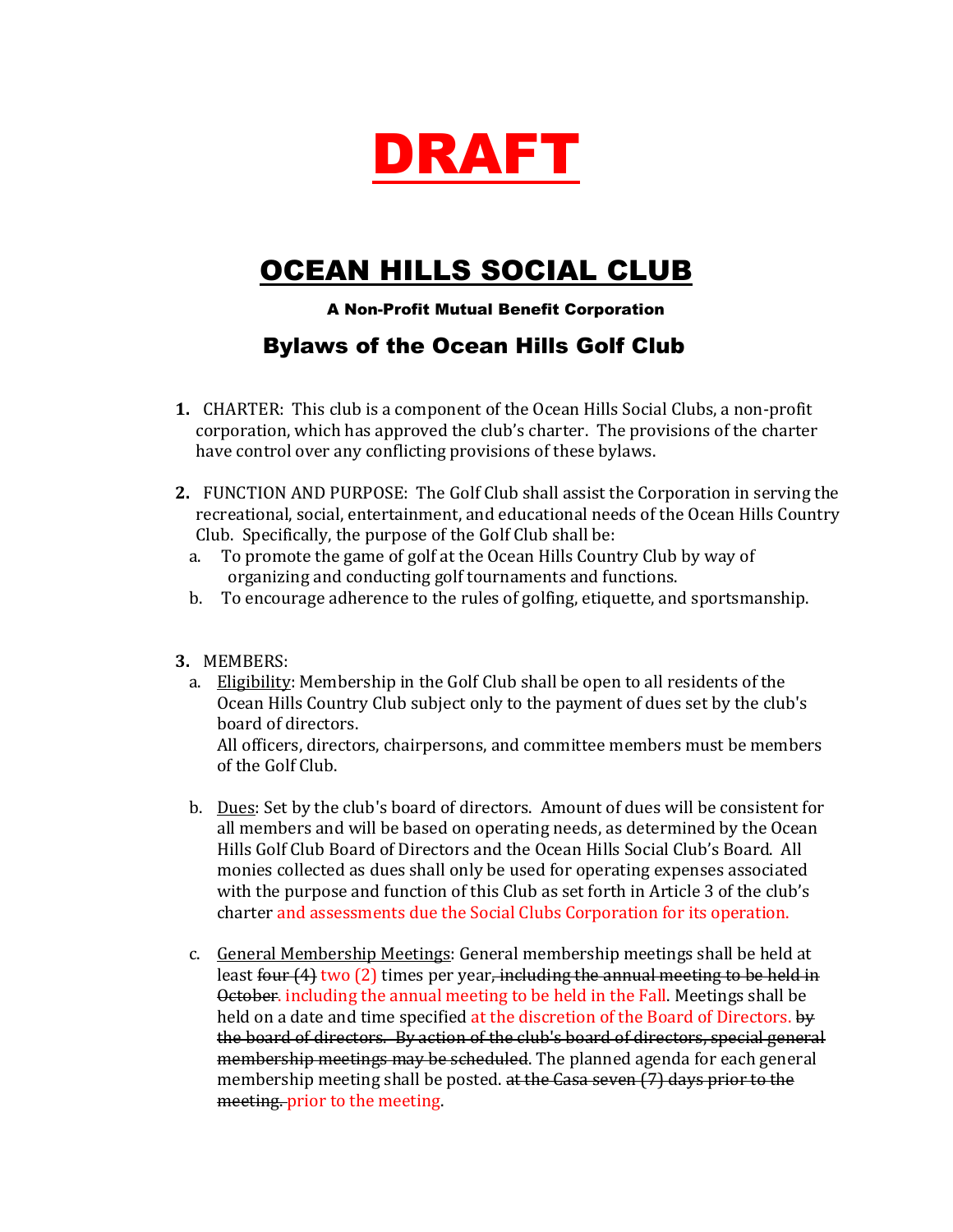Roberts Rules of Order - Revised shall be generally used for conducting business and shall be strictly adhered to when necessary for orderly conduct of club business, except when the club's charter or by-laws provide otherwise

d. Voting by General Membership: Unless stated otherwise in the club's charter or by-laws, actions taken during a general membership meeting shall only be items on the agenda, and by a majority vote of the members present.

## **4.** BOARD OF DIRECTORS:

- a. Elected Club Officers: Elected club officers are president, first vice president, second vice-president, secretary, and treasurer. All shall serve on a calendar year basis.
- b. Election of Club Officer Nominating Committee: By June of each year, the president shall appoint a three (3) member nominating committee. At least one of the members shall be a member of the current board of directors.
- c. Election of Club Officers: At the October Fall general membership meeting, the nominating committee shall announce their nominations, and then the president shall call for nominations from the floor. The election of officers shall be held immediately thereafter.
- d. Board of Directors: The board of directors shall consist of the five (5) elected officers plus four directors appointed by the officers and ratified by a majority of the members present at a general membership meeting. An officer or director may be recalled by a two-thirds vote of the club membership. Such vote shall be by a written ballot with a 30-day time period from date of distribution of ballots to final due date. The board of directors shall appoint a committee of three members to supervise the receipt and counting of ballots.
- e. Board of Directors Meetings: The board of directors shall meet monthly, as needed, on a date and time specified by the board of directors. A majority of the directors must be present to constitute a quorum and transact business. Actions taken during a board of directors meeting shall be by a majority vote of the directors present.
- f. Vacancies of Officer Positions: Vacancies created by lack of candidates, resignations, etc., shall be filled by appointment by action of the board of directors.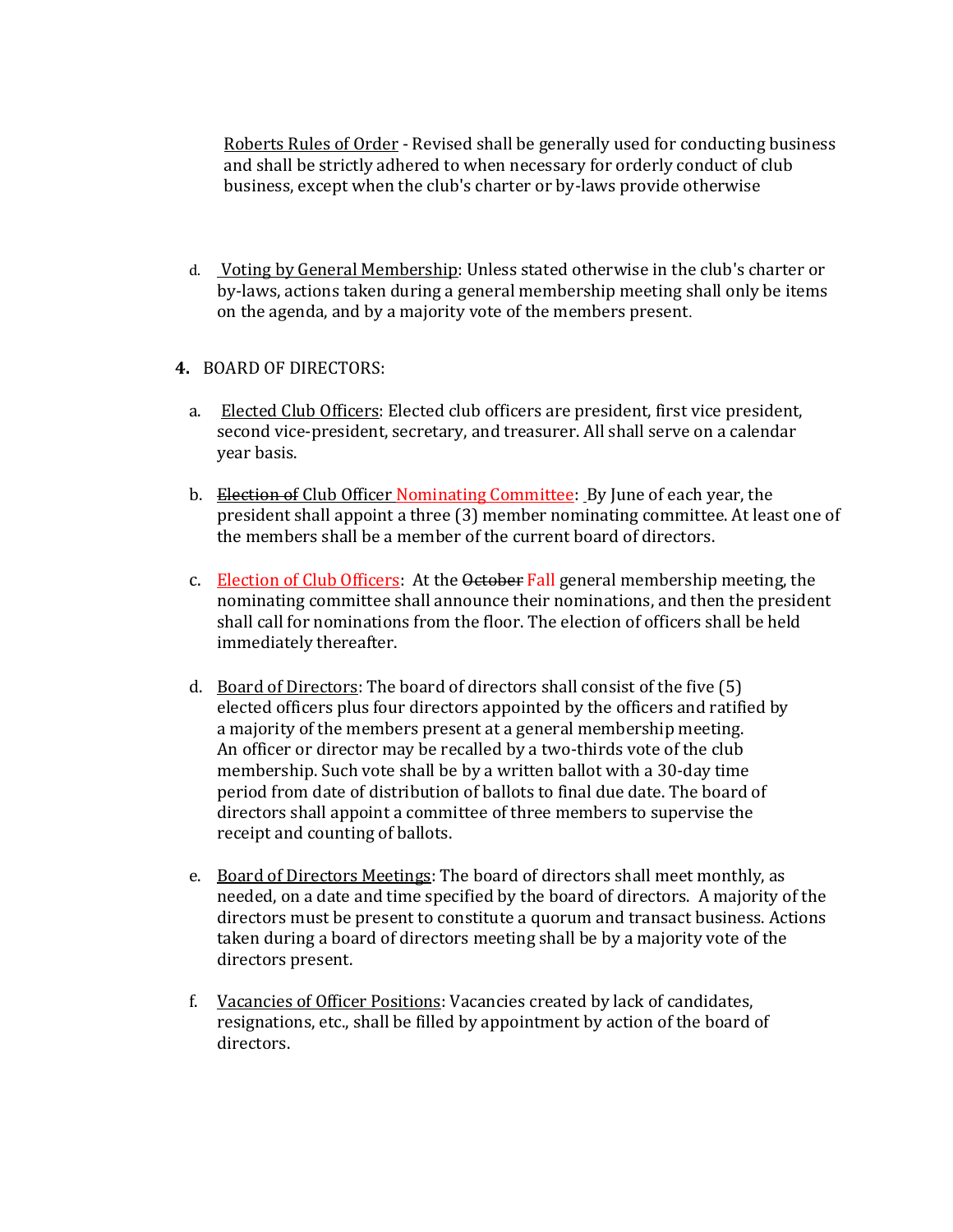- g. Appointments by President: The president shall appoint necessary chairpersons and committee members with the approval of the board of directors. Members so appointed may be dismissed by action of the board of directors.
- h. Budget: The board of directors shall prepare an operating budget for the following calendar year and submit such budget to the general membership for approval at the October Fall meeting. After approval, the board of directors shall set the dues for the following calendar year. After this approval, the budget shall be submitted to the Ocean Hills Social Clubs.
- i. Expenditures: Expenditures of Golf Club funds for non-budgeted items shall require approval of the board of directors. The raising of funds for non-budgeted items must be voluntary for all club members.
- **5.** OFFICERS DUTIES AND RESPONSIBILITIES:
	- a. President: Presides at board of directors and general membership meetings. Implements the charter and bylaws of the Golf Club. Oversees the activities of the club officers, chairpersons, and members and attends OHCC Social Club Presidents' meetings.
	- b. First Vice President: In the absence of the president, performs duties of that office. Fulfills duties and responsibilities assigned by the president.
	- c. Second Vice President: In the absence of the president and first vice president, shall preside over meetings as president pro tem. Fulfills duties and responsibilities assigned by the president. Serves as liaison to Golf Course Committee.
	- d. Secretary: Records the minutes of all board of directors and general membership meetings. Prepares correspondence as necessary. Retains minutes and correspondence as directed by the Ocean Hills Social Clubs. Shall have access to a current list of all members provided by the Membership Chairperson.
	- e. Treasurer: Maintains financial records as directed by the Ocean Hills Social Clubs. Renders reports to the board of directors, to the members, and as prescribed by Ocean Hills Social Clubs. Maintains control of the funds, and promptly deposits funds in bank accounts under the federal tax identification number of Ocean Hills Social Clubs. Cooperates with accountants and auditors in the preparation of reports and returns. Shall have access to a current list of members.
	- f. Appointed Directors: Fulfill duties and responsibilities assigned by the president.